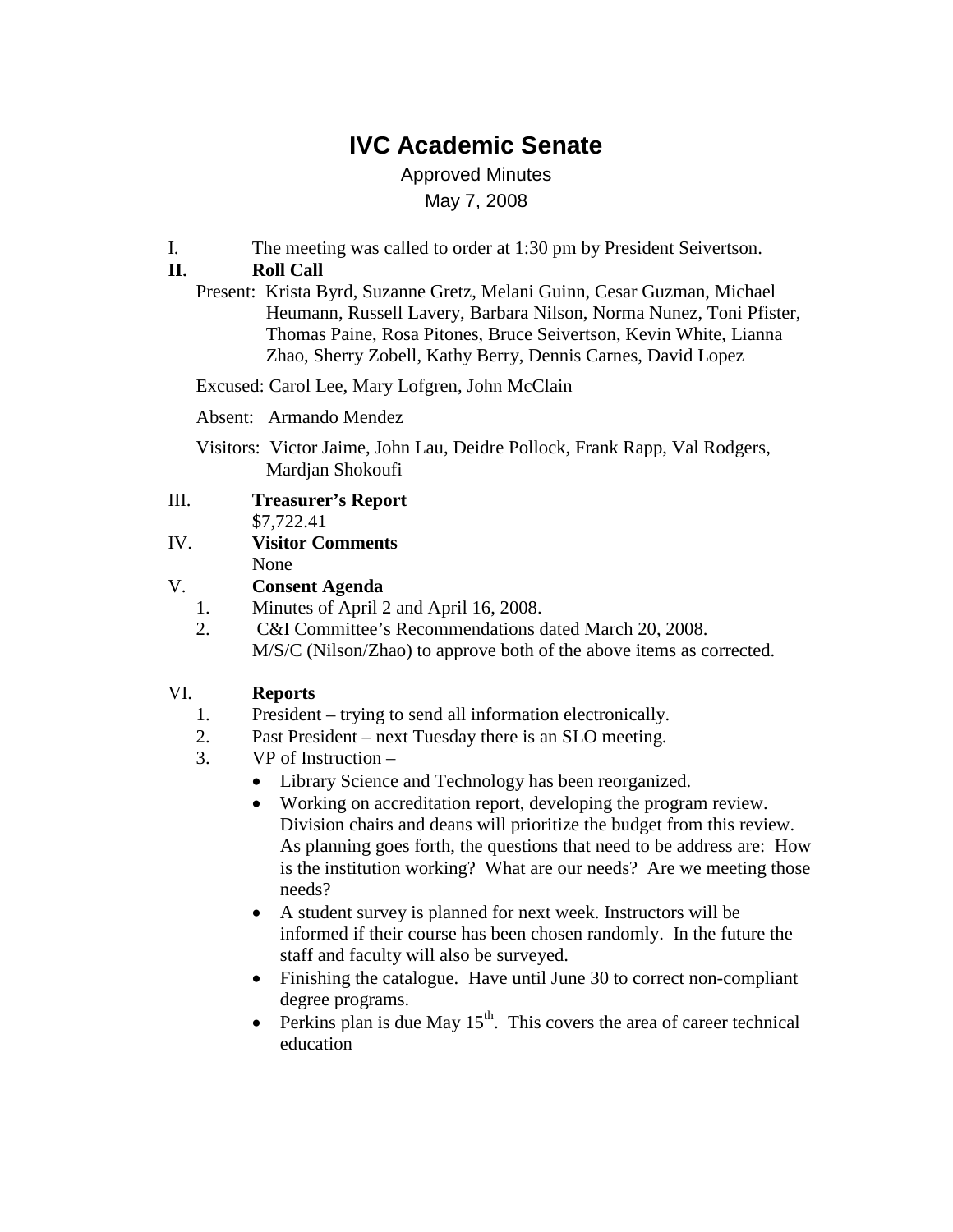4. VP AS Pres. – Plenary session

## Passed

- Informational computing requirement for graduation
- Recommend change in Title 5 to allow specific BA to be listed in non-MA list of equivalencies (currently says "any BA")
- Support rights of faculty to determine final grade in absence of mistake, fraud, bad faith, or incompetency
- New specialized grant requirements for nursing expansion requiring "double program within 6 months" without regard for cost of expansion, instruction, or clinical

Failed

- Changes to Title V can only occur after the information is disseminated to local senates and returned to the next plenary meeting
- 5. ASG President
	- Senate elections today and tomorrow.
	- State ASG meeting in Los Angeles
		- o extension of library hours,
		- o community college should be free
		- o IVC will hold the next regional meeting
	- Life's a Beach May  $21<sup>st</sup>$
	- Spring Awards banquet May 30<sup>th</sup>
- 6. CFO: Parking and Traffic Flow
	- Parking task force has been formed, John Lau, Bruce Seivertson, Rick Webster, Jimmy Sanders, Sergio Lopez. They will look at the following:
		- o flow before and after the Science building is finished
		- o safe circulation
		- o middle ground that is best for everyone.
- 6. SLO Coordinator- working with departments, concentrating on academic side first, meeting next week. SLO site on IVC web page.
- 7. Spring Fund/Fun Committee –\$4619 was added to the transfer scholarship fund. Thanks were given to Deidre Pollock for the use of her house and to the committee for a well planned and successful event.

### VII. **Academic and Professional Matters**

- 1. Santos Award Committee was formed, Kevin White (Chair), Cesar Guzman, Lianna Zhao, Rosa Pitones. Barbara Nilson will send out notice calling for nominations. The award is for a faculty member who has shown outstanding interest in the students. A report is to be given on May 21st
- 2. Student Transfer Awards Barbara Nilson, Norma Nunez, Tom Paine. Russell Lavery, and Mary Lofgren are on the committee. They will give a report on May  $21^{st}$ .
- 3. SLO Committee and Equivalency Committee Resolutions First reading. Second reading will be on May  $21^{st}$ .